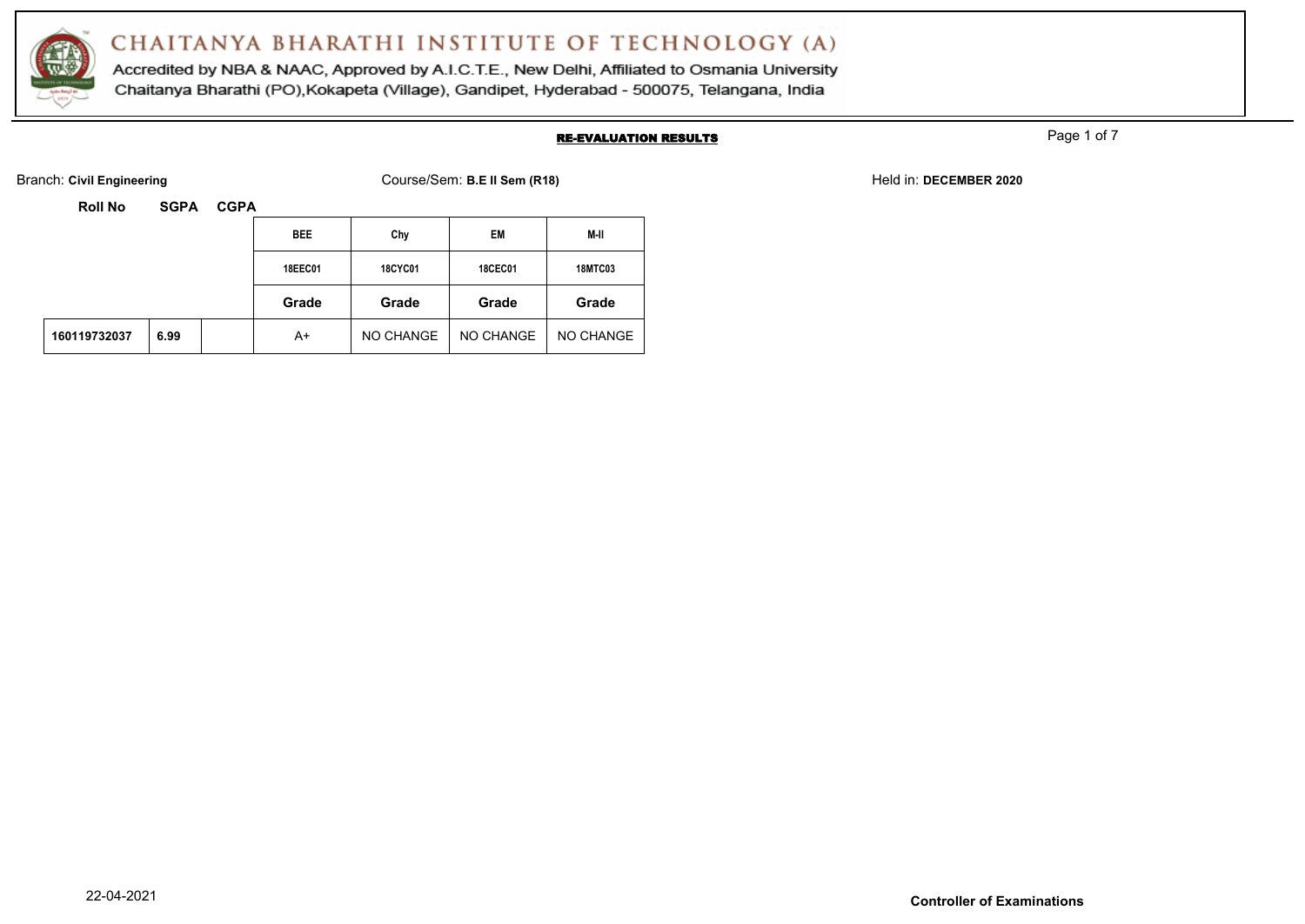

Accredited by NBA & NAAC, Approved by A.I.C.T.E., New Delhi, Affiliated to Osmania University Chaitanya Bharathi (PO), Kokapeta (Village), Gandipet, Hyderabad - 500075, Telangana, India

### RE-EVALUATION RESULTS

Page 2 of 7

Branch: **Computer Science and Engg Course/Sem: B.E II Sem (R18)** Held in: **DECEMBER 2020** Held in: **DECEMBER 2020** 

|              |      |      | <b>OOP</b>       | <b>OSP</b>       |
|--------------|------|------|------------------|------------------|
|              |      |      | <b>18CSC03</b>   | <b>18PYC01</b>   |
|              |      |      | Grade            | Grade            |
| 160119733157 | 8.83 | 8.36 |                  | NO CHANGE        |
| 160119733178 | 8.33 | 7.19 | <b>NO CHANGE</b> | <b>NO CHANGE</b> |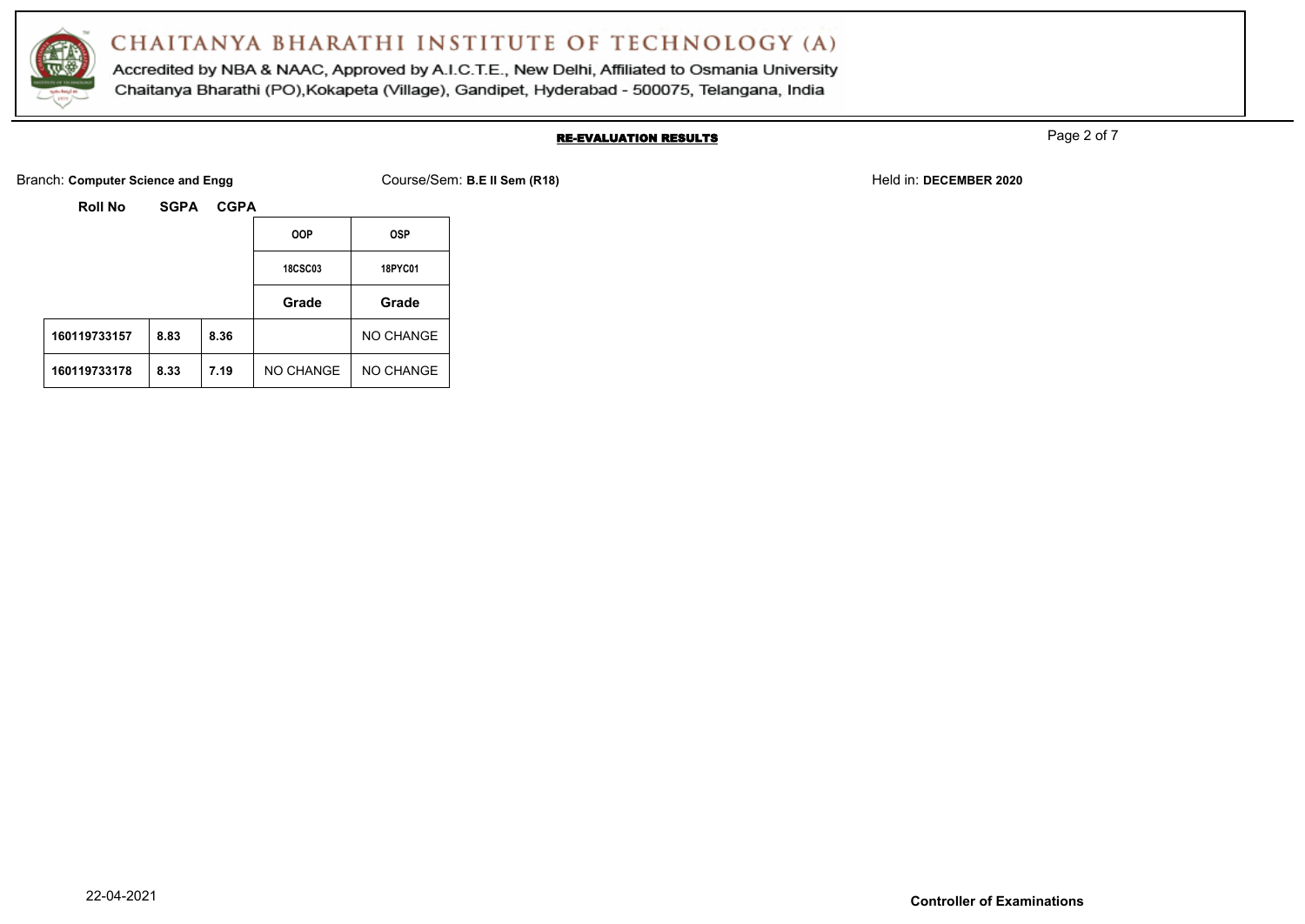

Accredited by NBA & NAAC, Approved by A.I.C.T.E., New Delhi, Affiliated to Osmania University Chaitanya Bharathi (PO), Kokapeta (Village), Gandipet, Hyderabad - 500075, Telangana, India

### RE-EVALUATION RESULTS

Page 3 of 7

Branch: **Electrical and Electronics Engg** Course/Sem: **B.E II Sem (R18)** Held in: **DECEMBER 2020**

| <b>Roll No</b> | <b>SGPA</b> | <b>CGPA</b> |
|----------------|-------------|-------------|
|----------------|-------------|-------------|

|              |      |      | Chy            | EM             |
|--------------|------|------|----------------|----------------|
|              |      |      | <b>18CYC01</b> | <b>18CEC01</b> |
|              |      |      | Grade          | Grade          |
| 160119734026 | 9.19 | 8.96 |                | NO CHANGE      |
| 160119734107 | 7.12 | 6.03 | в              |                |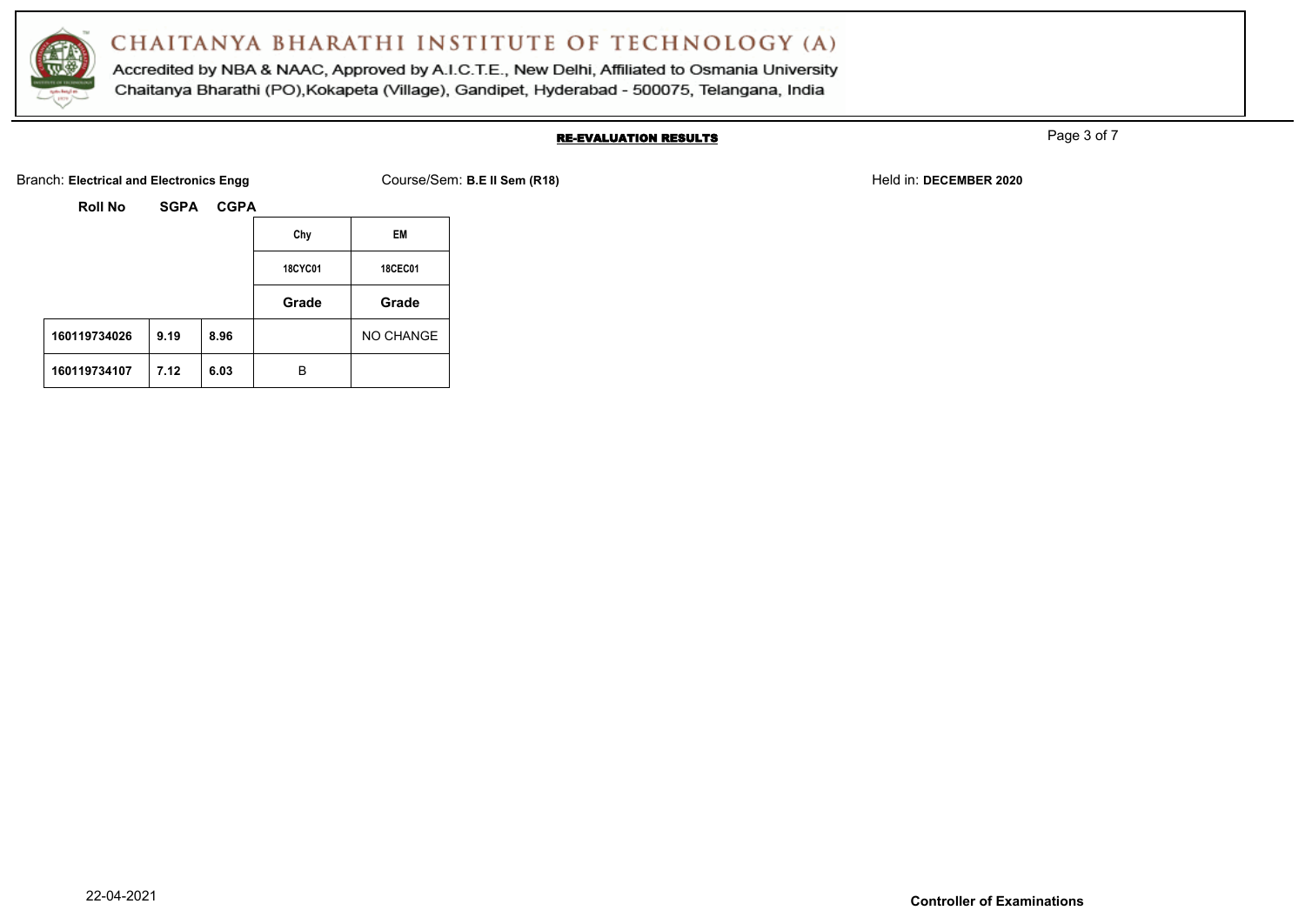

Accredited by NBA & NAAC, Approved by A.I.C.T.E., New Delhi, Affiliated to Osmania University Chaitanya Bharathi (PO), Kokapeta (Village), Gandipet, Hyderabad - 500075, Telangana, India

#### RE-EVALUATION RESULTS

Page 4 of 7

Branch: Electronics and Communication Engg Course/Sem: B.E II Sem (R18) Held in: DECEMBER 2020

|              |      |      | Eng     | M-II           | <b>OSP</b> | <b>PPS</b>     |
|--------------|------|------|---------|----------------|------------|----------------|
|              |      |      | 18EGC01 | <b>18MTC03</b> | 18PYC01    | <b>18CSC01</b> |
|              |      |      | Grade   | Grade          | Grade      | Grade          |
| 160119735015 | 8.61 | 8.09 |         |                | NO CHANGE  | $A++$          |
| 160119735018 | 8.73 | 7.68 |         |                | NO CHANGE  |                |
| 160119735029 | 8.35 | 7.82 |         |                | NO CHANGE  |                |
| 160119735121 | 8.44 | 8.44 |         | NO CHANGE      | NO CHANGE  |                |
| 160119735140 | 9.09 | 8.76 |         |                |            | $A++$          |
| 160119735167 | 9.24 | 9.23 | O       |                |            |                |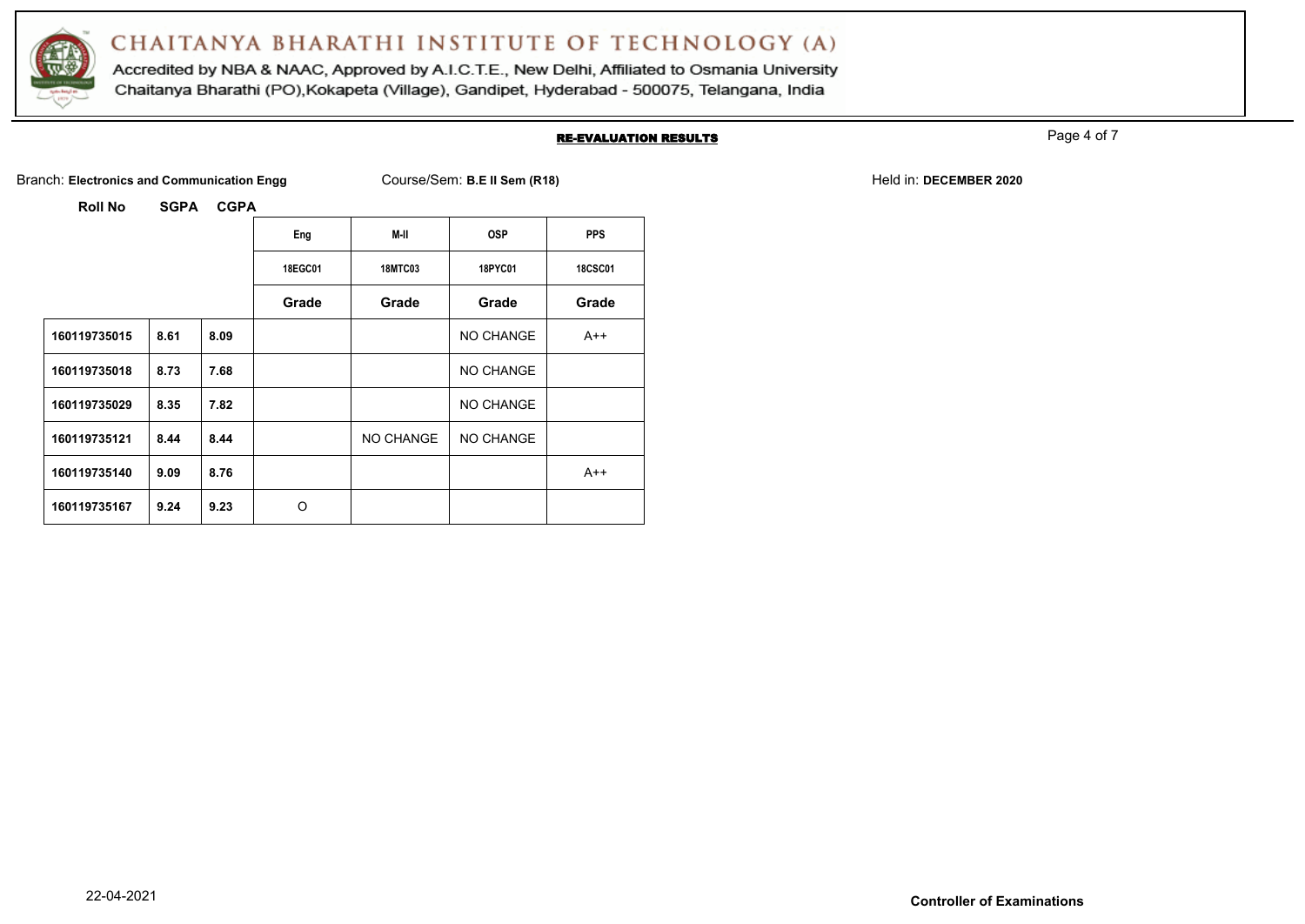

Accredited by NBA & NAAC, Approved by A.I.C.T.E., New Delhi, Affiliated to Osmania University Chaitanya Bharathi (PO), Kokapeta (Village), Gandipet, Hyderabad - 500075, Telangana, India

#### RE-EVALUATION RESULTS

Page 5 of 7

Branch: Information Technology **Course/Sem: B.E II Sem (R18)** Branch: **Information Technology** Held in: DECEMBER 2020

|              |      |      | Eng       | M-II           | <b>OOP</b>     | <b>OSP</b> |
|--------------|------|------|-----------|----------------|----------------|------------|
|              |      |      | 18EGC01   | <b>18MTC03</b> | <b>18ITC01</b> | 18PYC01    |
|              |      |      | Grade     | Grade          | Grade          | Grade      |
| 160119737078 | 9.27 | 8.88 | O         |                |                |            |
| 160119737105 | 8.88 | 8.66 |           |                | NO CHANGE      |            |
| 160119737120 | 9.03 | 8.90 |           |                | O              |            |
| 160119737179 | 8.61 | 8.75 | NO CHANGE | O              | NO CHANGE      | NO CHANGE  |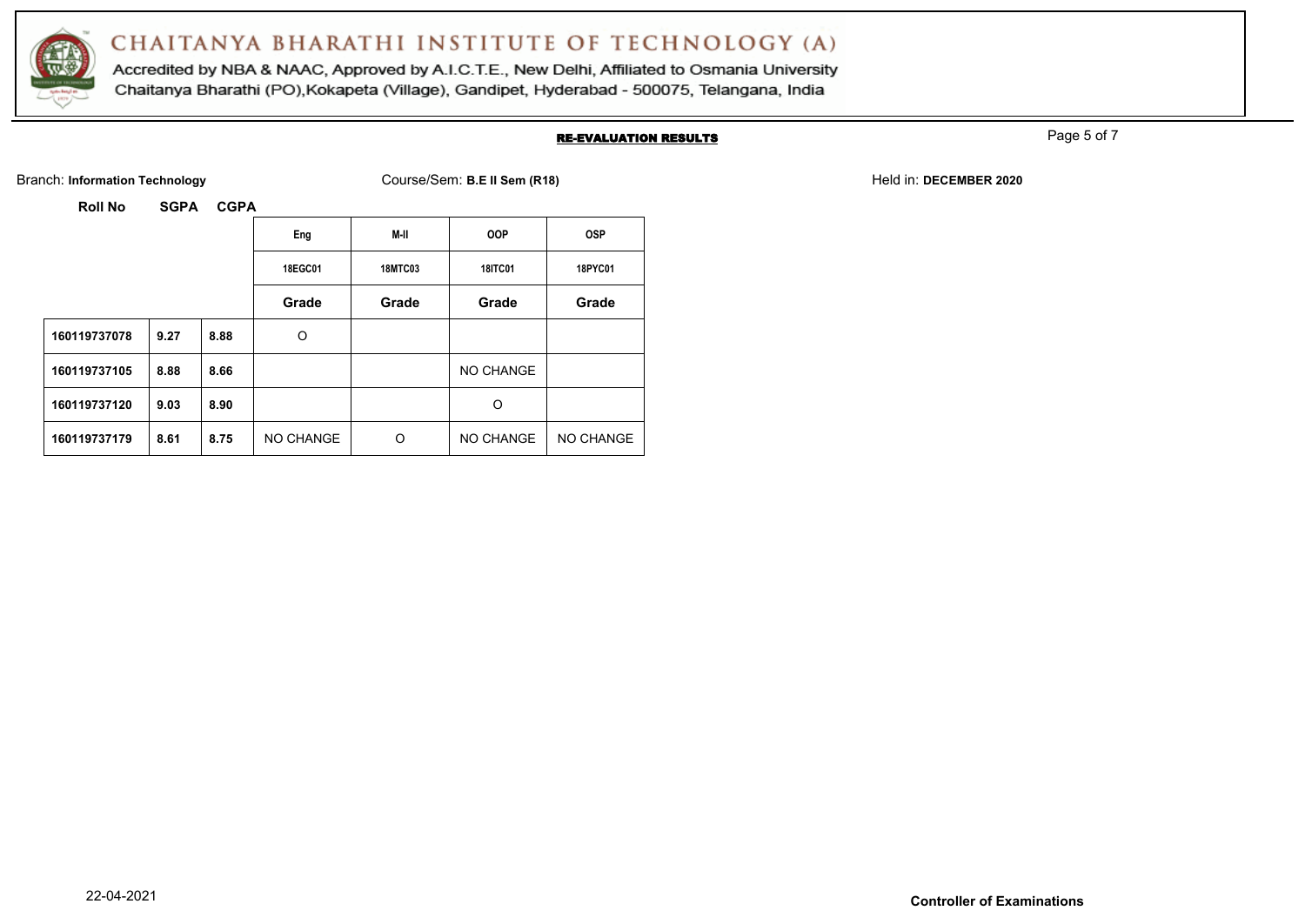

Accredited by NBA & NAAC, Approved by A.I.C.T.E., New Delhi, Affiliated to Osmania University Chaitanya Bharathi (PO), Kokapeta (Village), Gandipet, Hyderabad - 500075, Telangana, India

#### RE-EVALUATION RESULTS

Page 6 of 7

Branch: Mechanical Engineering **Course/Sem: B.E II Sem (R18)** Held in: DECEMBER 2020

|              |      |      | <b>BEE</b>     | Chy            | <b>EM</b>        | M-II           |
|--------------|------|------|----------------|----------------|------------------|----------------|
|              |      |      | <b>18EEC01</b> | <b>18CYC01</b> | <b>18CEC01</b>   | <b>18MTC03</b> |
|              |      |      | Grade          | Grade          | Grade            | Grade          |
| 160119736023 | 9.09 | 9.19 |                | NO CHANGE      |                  |                |
| 160119736044 | 8.56 | 8.63 | $A+$           |                |                  |                |
| 160119736045 | 9.08 | 9.22 |                |                |                  | NO CHANGE      |
| 160119736050 | 7.58 | 7.54 | $A+$           |                |                  |                |
| 160119736052 | 8.96 | 9.18 | NO CHANGE      | NO CHANGE      |                  | NO CHANGE      |
| 160119736054 | 8.55 | 8.69 | NO CHANGE      |                |                  |                |
| 160119736057 | 7.40 | 7.69 |                | NO CHANGE      |                  |                |
| 160119736066 | 7.28 | 7.54 | NO CHANGE      | NO CHANGE      | <b>NO CHANGE</b> | NO CHANGE      |
| 160119736067 | 8.34 | 8.41 |                |                |                  | $A+$           |
| 160119736093 | 7.74 | 7.02 | $A++$          | NO CHANGE      |                  | NO CHANGE      |
|              |      |      |                |                |                  |                |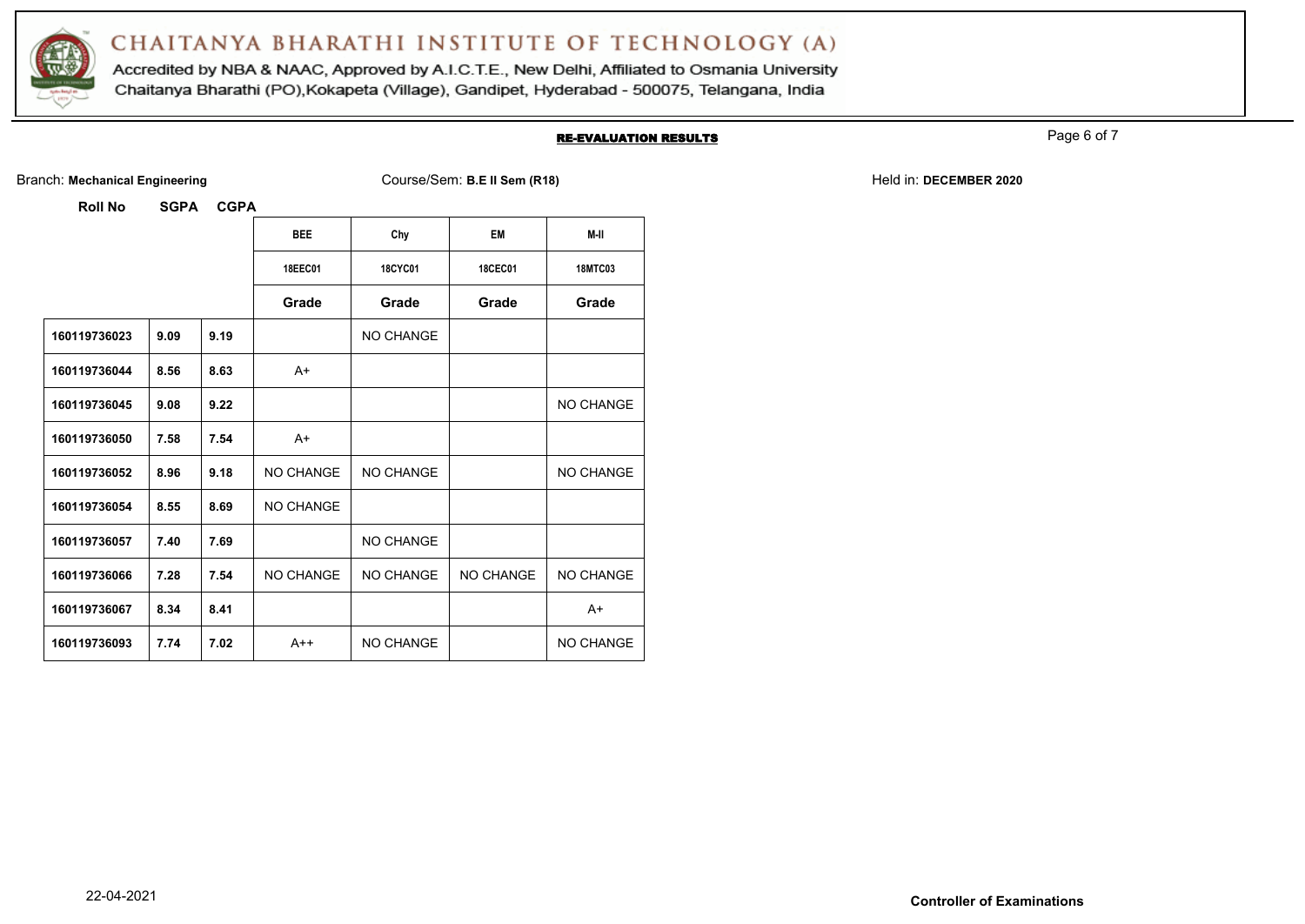

Accredited by NBA & NAAC, Approved by A.I.C.T.E., New Delhi, Affiliated to Osmania University Chaitanya Bharathi (PO), Kokapeta (Village), Gandipet, Hyderabad - 500075, Telangana, India

### RE-EVALUATION RESULTS

Page 7 of 7

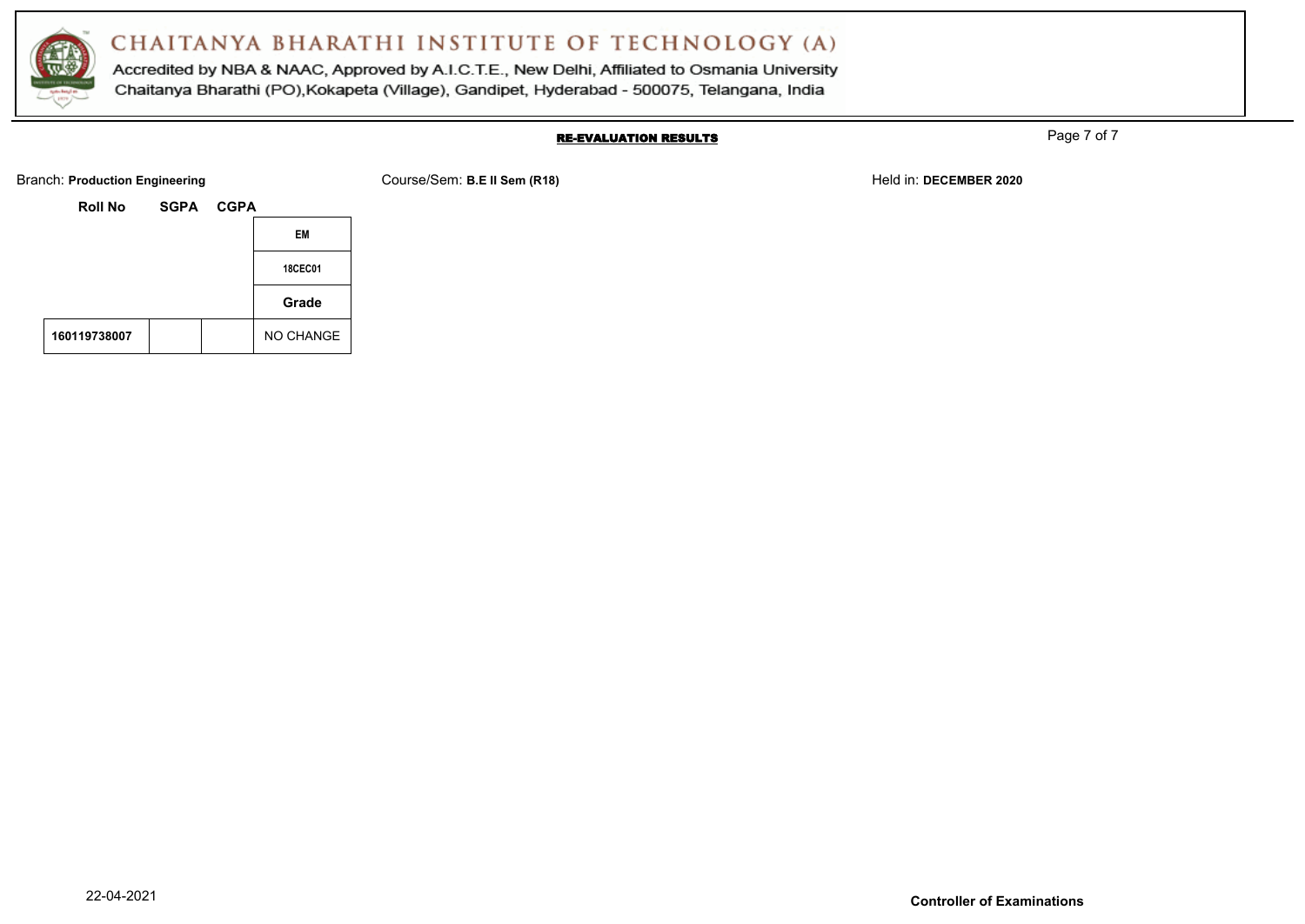

Accredited by NBA & NAAC, Approved by A.I.C.T.E., New Delhi, Affiliated to Osmania University Chaitanya Bharathi (PO), Kokapeta (Village), Gandipet, Hyderabad - 500075, Telangana, India

#### RE-EVALUATION RESULTS

Page 1 of 2

Branch: **Biotechnology** Course/Sem: **B.Tech II Sem (R18)** Held in: **DECEMBER 2020**

| .<br>◡◡ ┌    |      |      |                |                |                  |                  |  |
|--------------|------|------|----------------|----------------|------------------|------------------|--|
|              |      |      | <b>BEE</b>     | BoB-II         | Chy              | EM               |  |
|              |      |      | <b>18EEC01</b> | <b>18BTC02</b> | <b>18CYC01</b>   | <b>18CEC01</b>   |  |
|              |      |      | Grade          | Grade          | Grade            | Grade            |  |
| 160119805029 | 8.09 | 7.43 | A+             |                | <b>NO CHANGE</b> | NO CHANGE        |  |
| 160119805046 | 7.59 | 7.81 |                |                |                  | B                |  |
| 160119805050 | 6.08 | 6.33 | B              |                |                  |                  |  |
| 160119805054 |      |      | C+             | NO CHANGE      | NO CHANGE        | <b>NO CHANGE</b> |  |
| 160119805056 | 6.83 | 7.18 |                |                |                  | NO CHANGE        |  |
| 160119805057 | 5.52 | 5.96 | C              |                |                  |                  |  |